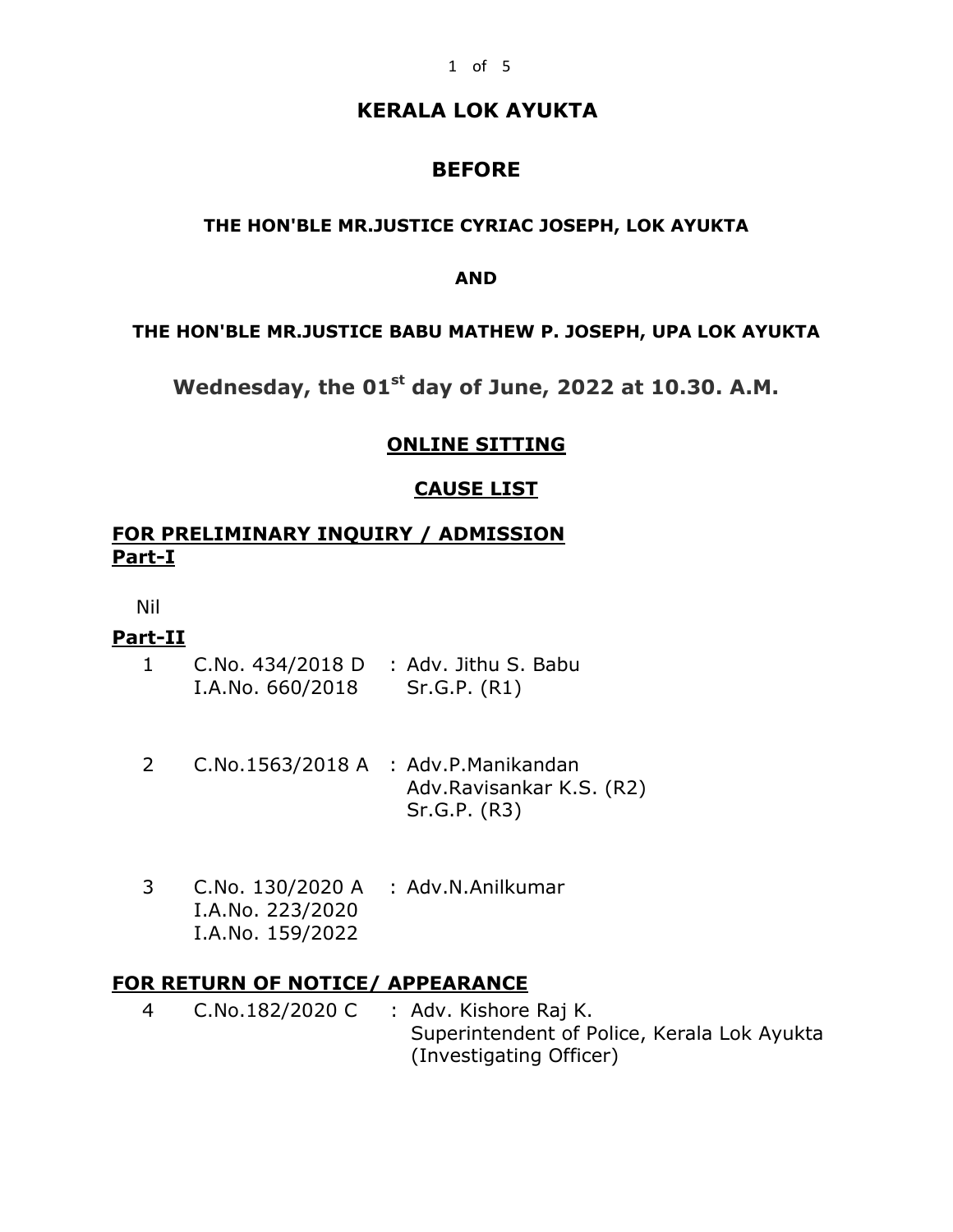| 5 | C.No.134/2021 B  | : Adv.C.R.Suresh Kumar |
|---|------------------|------------------------|
|   | I.A.No. 110/2021 | Sr.G.P. (R1, R4, R5)   |
|   | I.A.No. 237/2021 | Adv.D.R.Rajesh (R2)    |

6 C.No. 92/2022 B I.A.No.158/2022 : Adv. G.K.Sudheer

#### **PLEADINGS**

7 C.No. 20/2022 B : Adv.V.G.Jayagopan Sr.G.P. (R1 to R3)

#### **FOR REPORT OF INVESTIGATING AGENCY**

8 C.No. 860/2017 B : S.Sunilkumar (In Person) Sr.G.P (R1 to R3) Adv.R.Ram Mohan (R4) Peter Pradeep (R5) (In Person) Superintendent of Police, Kerala Lok Ayukta (Investigating Officer)

#### **FOR EXAMINATION OF WITNESSES**

9 C.No.834/2016 D I.A.No.1124/2016 : Adv. C.R.Meena Adv. S. Chandramohan Nair (R1, R2) Adv. Hari S.Nair (R3) Sr.G.P. (R5)

#### **FOR DISPOSAL**

10 C.No.1624/2017 C : Adv. Satheeshbabu G. & (Not Admitted) Adv.Gireeshkumar Nair Sr.G.P. (R1) Adv.Issac Samuel, SC for KWA (R2 to R5)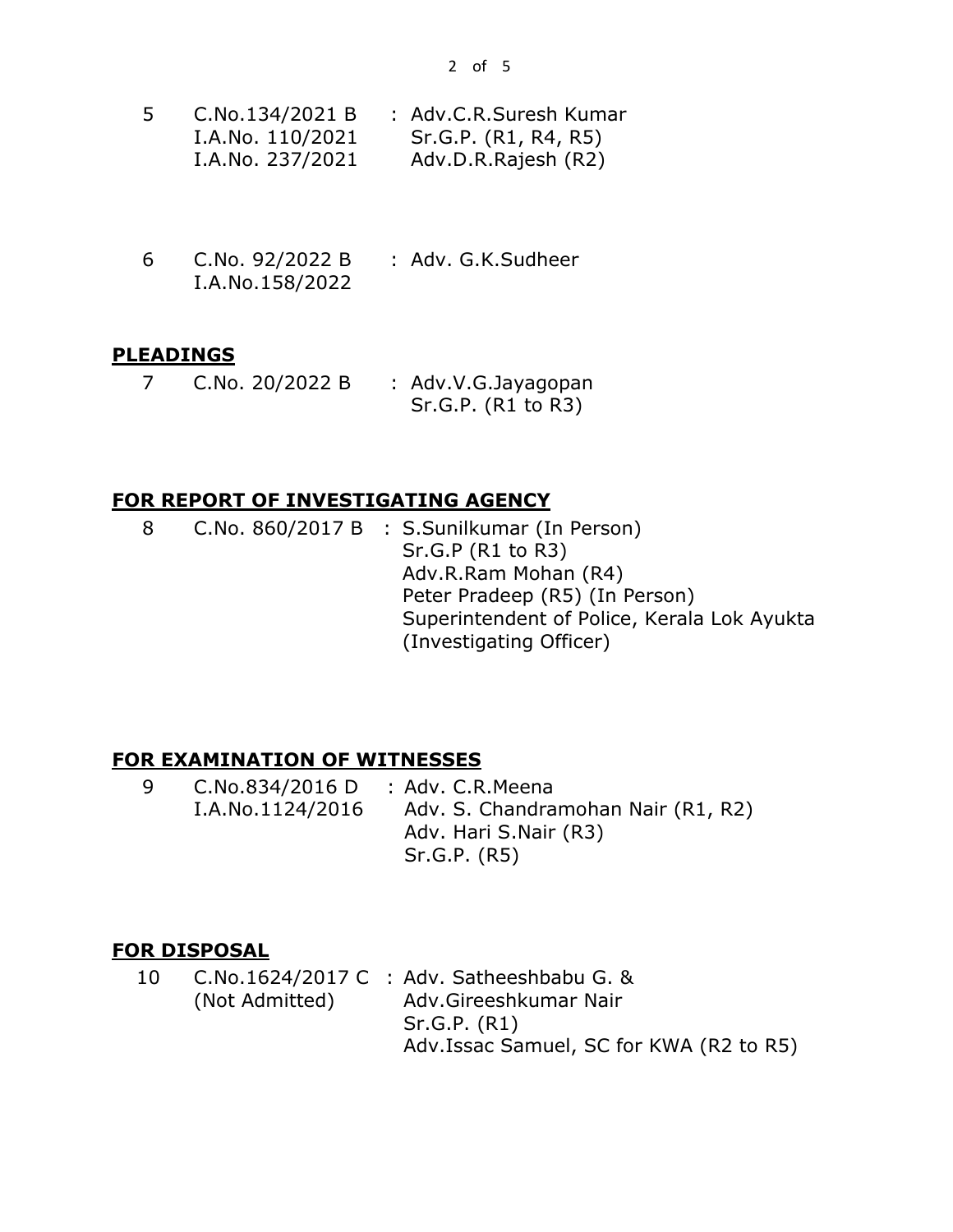### **FOR HEARING ON COMPLAINT**

- 11 C.No.1769/2012 C : Adv.P.T.Muraleedharan Sr.G.P. (R1, R2) Adv.K.Sugunan (R3) Superintendent of Police, Kerala Lok Ayukta (Investigating Officer)
- 12 C.No.1008/2013 A : Adv.K.G.Mohandas Pai Sr.G.P. (R1, R2)
- 13 C.No.778/2017 B : Adv.P.K.Suresh Babu/ Sr.G.P. (R1 to R6, R10) Adv.M.H.Muhammed Basheer (R7) Adv. A Manumon (R8) Adv.K.Viswanathan (R9) Superintendent of Police, Kerala Lok Ayukta (Investigating Officer)
- 14 C.No.470/2018 C : Adv. Thazhava K.P. Jayaprakash Sr.G.P. (R1, R2)

# **C/W**

15 C.No.539/2018 B (For Disposal) : Adv.E.Velappan Sr.G.P. (R1) Adv.Kulathoor S.V. Premakumaran Nair & Adv. J.Francis (R2)

**Google Meet Link :- <https://meet.google.com/smg-kaii-cej>**

\*\*\*\*\*\*\*\*\*\*\*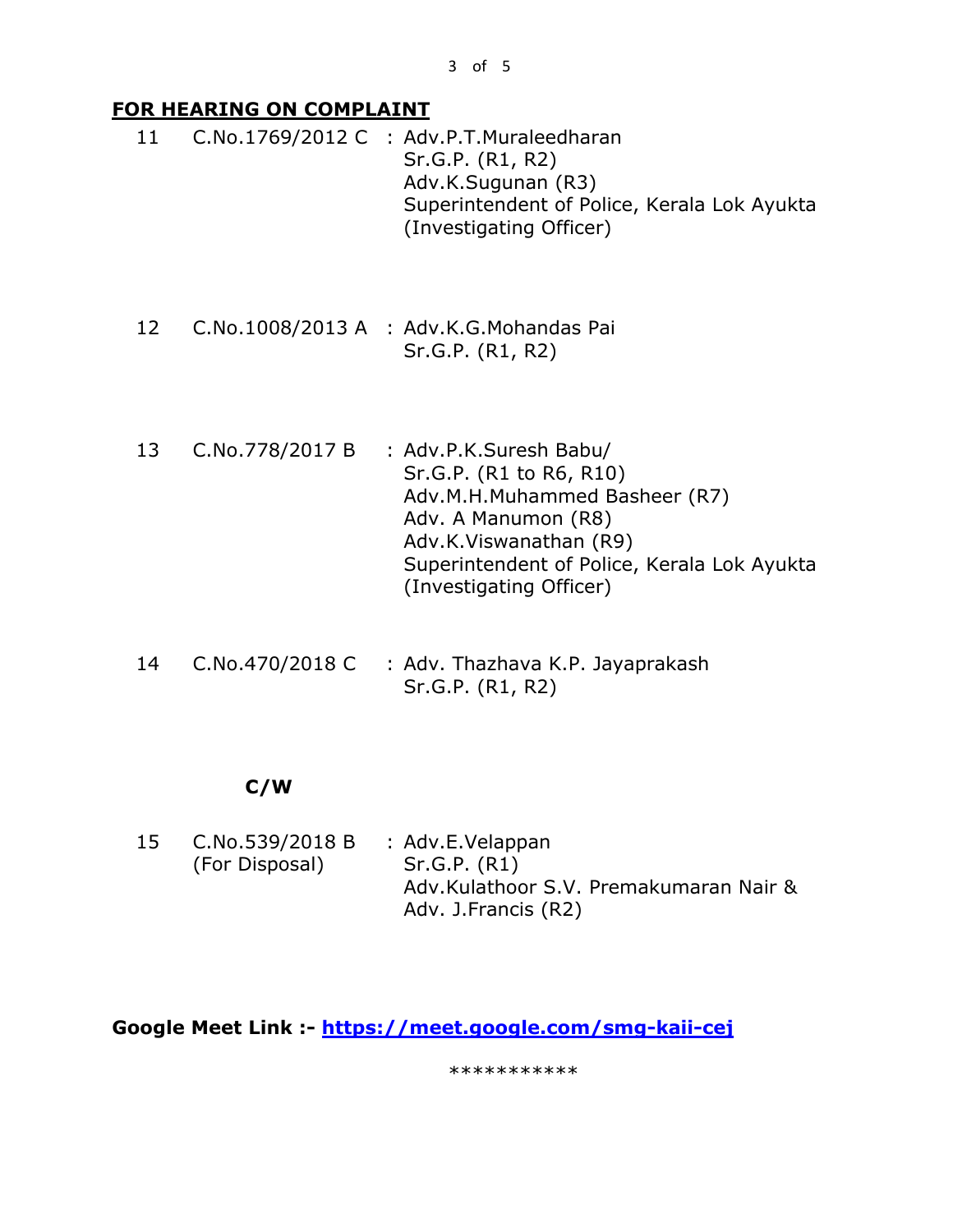#### 4 of 5

#### **KERALA LOK AYUKTA**

#### **BEFORE**

# **THE HON'BLE MR.JUSTICE HARUN-UL-RASHID, UPA LOK AYUKTA**

# **Wednesday, the 01st day of June, 2022 at 10.30. A.M.**

#### **ONLINE SITTING**

#### **CAUSE LIST**

# **FOR PRELIMINARY INQUIRY / ADMISSION Part-I**

Nil

#### **PLEADINGS**

|  | $C.No.122/2020 A$ : Adv.R.Rejy |                           |
|--|--------------------------------|---------------------------|
|  |                                | Adv. T.L. Sreeram (R1&R2) |
|  |                                | Adv. C.C. Abraham (R3)    |

- 2 C.No.200/2021 D : Adv.S.Suresh Babu Adv. V.S.Syam Kumar (R1 & R2)
- 3 C.No. 80/2022 D : Adv.K.K.Mohanadas Adv.N.Arjunan Pillai (R1) Adv.P.A.Mohammed Shah & Adv. Renoy Vincent (R4)

#### **FOR STEPS/EVIDENCE**

4 C.No.175/2019 B : Adv. Bimal V.S Sr.GP (R1 to R3)